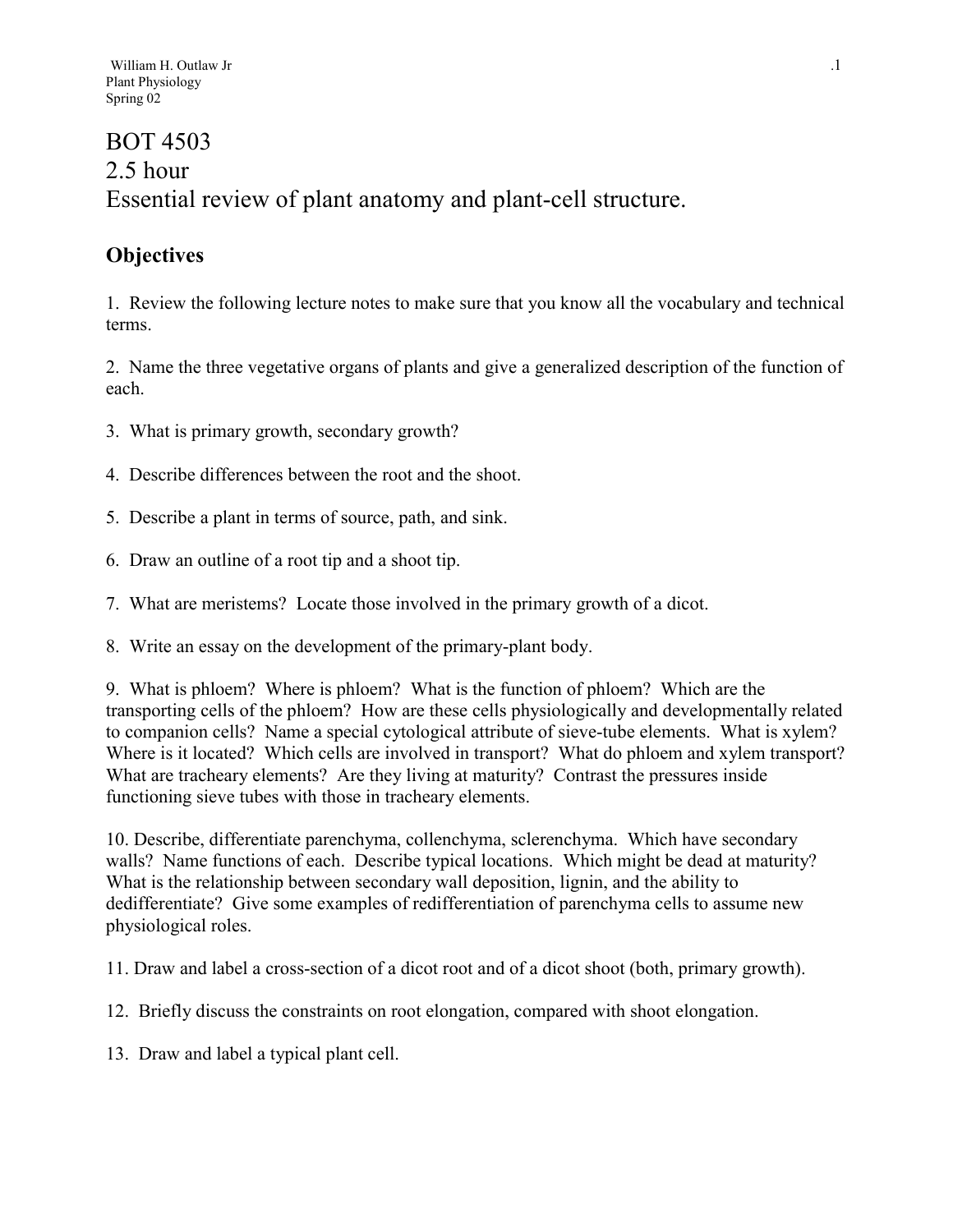14. Describe the relative abundance, the absolute abundance, the variable abundance, and the localization of DNA in plant vs. animal cells.

15. Name an obvious difference between mitosis in plant and animal cells.

16. Describe the chemical organization of the plasmalemma. What are transporters? What is the significance of the electrical potential across biological membranes?

17. What are vacuoles? How may they arise? Name some functions.

18. Review the differences between prokaryotic cells and eukaryotic cells.

19. Name three differences between plant and animal mitochondria.

20. What are microbodies? Name the two types that can be biochemically described in plants. What are their functions?

21. What are microtubules? Name some general functions, as well as a uniquely "planty" function.

22. Briefly contrast protein synthesis and targeting of vacuolar protein and chloroplast (or mitochondrion) protein.

23. What is the ER? What are Golgi bodies? How do these interrelate dynamically and functionally? What is the endomembrane system? Name one uniquely planty secretory function of the Golgi.

24. Distinguish symplast, apoplast.

#### **Lecture**

Our first goal is to review plant cell structure and anatomy. Of course, you have covered these topics in BOT 3015 and perhaps in a cell biology course as well. Some of these topics were also covered in BSC 2010. Nevertheless, it is easy to forget, and I want to make sure that all of you are getting off in the course on equal footing. It is extremely important that you become conversant with all the general terminology and the basic concepts, as we will return—without explanation—to much that will be said in the next 2.5 hours. Please do stop me, if need be.

For the most part, the scope of this course will be limited to angiosperms (the flowering plants), which comprise monocots and dicots. Thus, our review will be limited to these organisms, with only passing comments made with regard to gymnosperms, the other category of seed plants.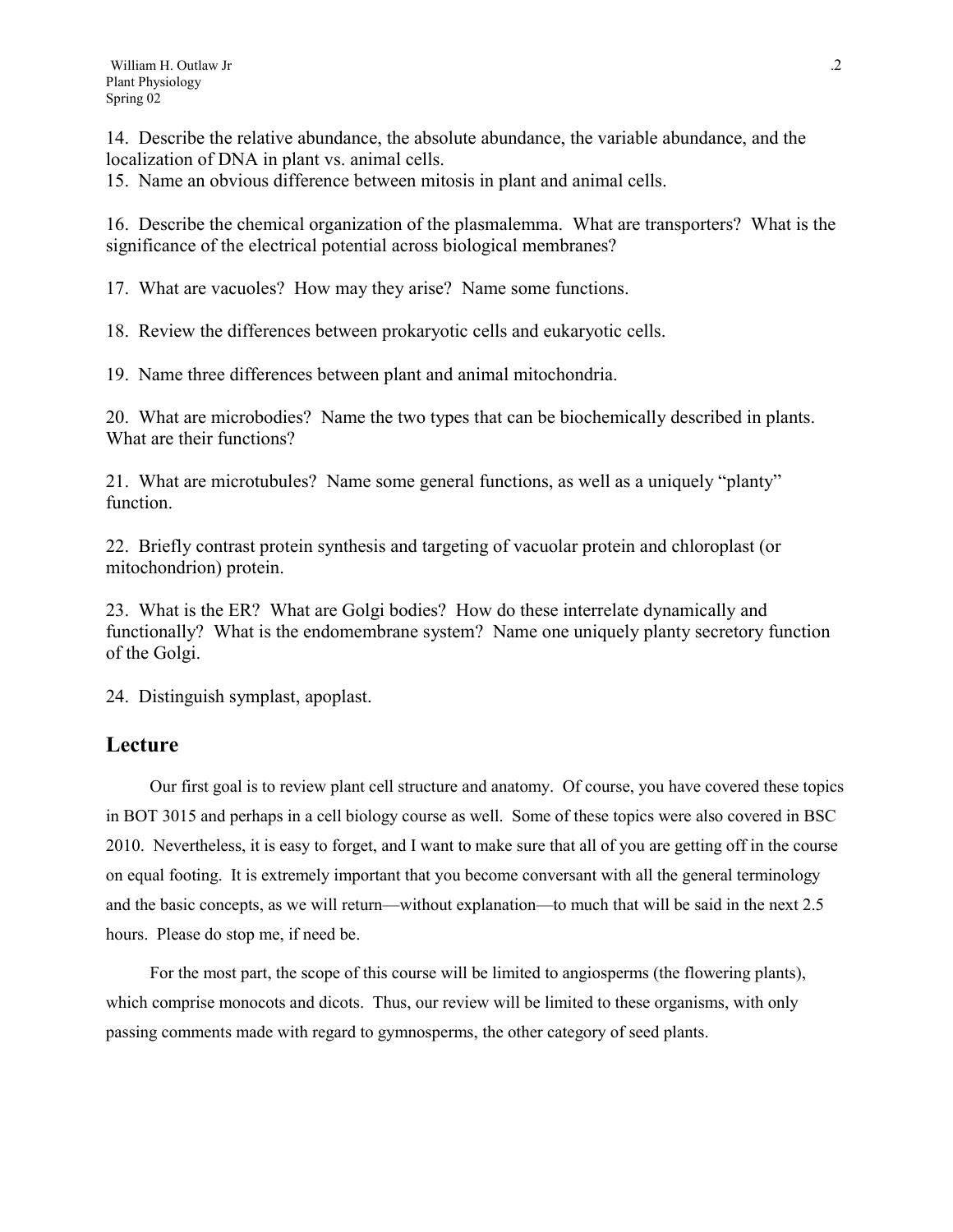## Overhead 1: Schematic representation of the body of a seed plant.

In general, three vegetative organs are recognized: the leaf, the stem, and the root. (Often, the aerial portion of the plant—the stem plus leaves—is referred to as the shoot; occasionally, the words "shoot" and "stem" are used interchangeably.) The representation shown on the overhead is a mesomorphic dicot in primary growth. (At the moment, consider primary growth to be the growth that occurs before there is a thickening of the stem; in many plants—such as a bean—there is no secondary growth (increase in girth); however, in other plants, such as the oak, secondary growth is predominant.)

The root is specialized for anchorage, absorption of water and minerals, and storage. Aside from the fact that stems are generally above ground and roots are generally below ground, there are many differences in these organs. (1) The root is covered by a root cap, which is a small "hood" over the tip of the root that is involved in geotropism (sensing of gravity), that provides mechanical protection as the tip of the root is pushed forward in the soil, that provides lubricant. There is no analogous structure on the stem. (2) Root-epidermal cells often develop long extensions—root hairs—that increase the surface area and facilitate uptake from the soil. There are also, in some cases, outgrowths of leaf or stem epidermal cells, but these outgrowths are fundamentally different, e.g., hairs that increase the layer of unstirred air around the leaf and, therefore, slow the loss of water. (3) Lateral roots arise within the root (in the pericycle, a tube of cells that surrounds the vascular tissue). Lateral shoots arise surficially. (4) The stem, but not the root, is divided into nodes (the point at which lateral appendages [leaves, secondary shoots] arise) and internodes. (5) The vascular arrangement is also different, and we will return to this point later. Collenchyma, a type of cell involved in support, is also generally absent in the root. (6) Roots generally lack a surface layer of wax, the cuticle, that prevents water loss.

The stem is specialized for support and transport. Food, usually carbohydrate, is synthesized in leaves (commonly called "sources") and transported to user regions that are incapable of sustained photosynthesis; these user regions (e.g., developing leaves, fruits, roots) are commonly called "sinks." On the other hand, nutrients such as phosphate or nitrate are often transported up to leaves, where they are utilized. In this terminology, the stem is a "path" for transport. It is important to recognize that sunlight itself can be a limiting resource for plants; a plant's stem can posit the leaves more competitively in this regard.

The leaf, of course, is the photosynthetic factory. This organ is specialized to harvest light, to convert that harvested light into usable chemical energy. There are two basic intermediate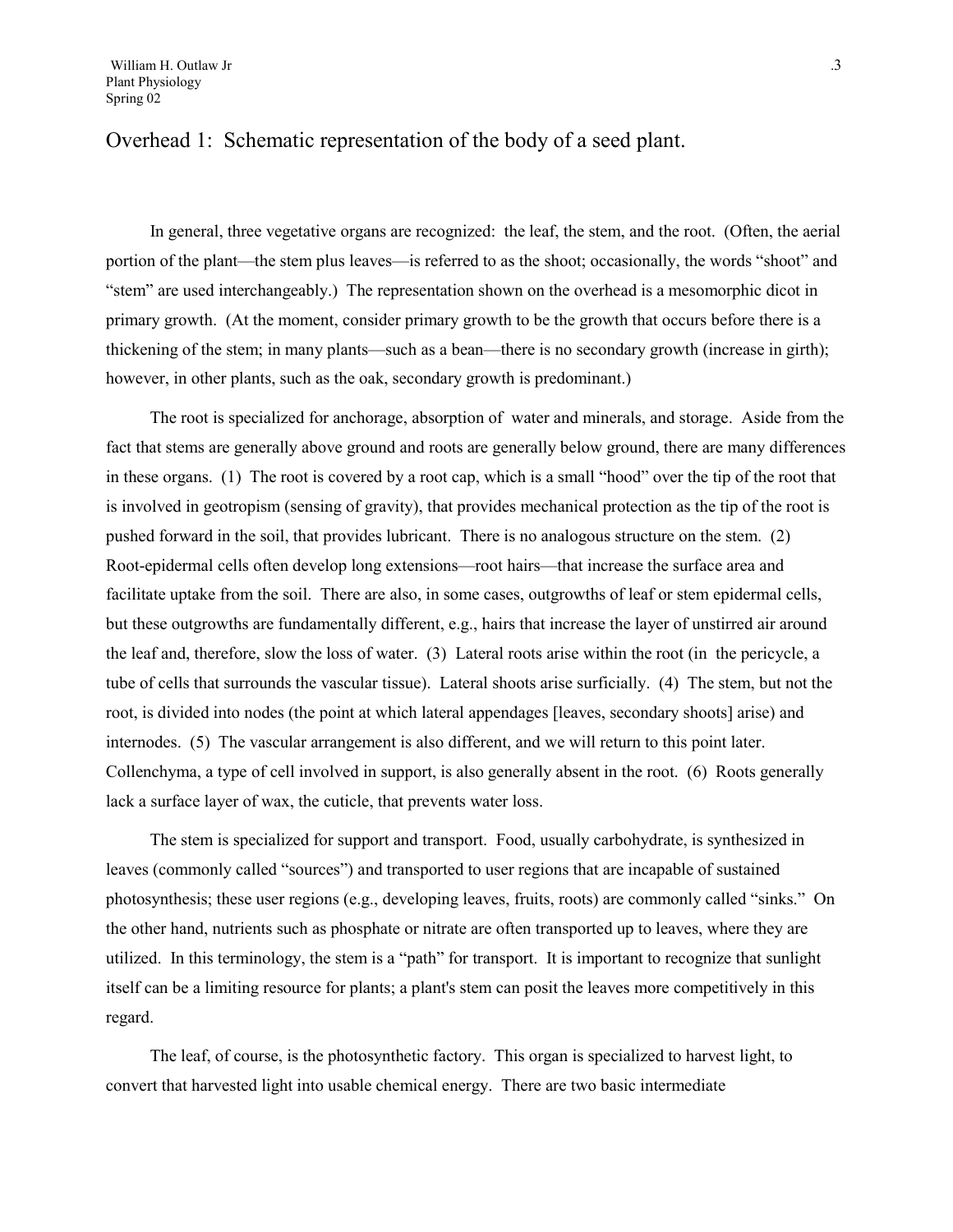energy-transduction steps, first, the phosphorylation of ADP to ATP, and second, the reduction of NADP<sup>+</sup> using electrons extracted from water. There are two primary end products: the reduction of  $CO<sub>2</sub>$  to carbohydrate and the reduction of nitrate to the level of amine. The former is approximately 4x the latter.

Plant growth is considerably different from that of animals. There are perpetually embryonic regions in plants. These clusters of cells are called meristems.

## Overhead 2: Longitudinal section of root and shoot tips.

Thus, there is an apical meristem, located at the shoot apex. The progeny of these cells cause elongation growth (or, as said earlier and more formally, "primary" growth). Although the exact pattern of cell division is somewhat different from species to species, one can discern early on that the daughter cells can be classified into either (1) dermal tissue, (2) ground tissue (aka "fundamental tissue"), or (3) vascular tissue. Once you recognize that an epidermal cell ("dermal tissue") is not ontogenetically related to the underlying palisade parenchyma cell ("ground tissue"), but it is related ontogenetically to the adjacent guard cell, you are well on your way to understanding pattern formation in plants. In particular, the apical meristem is interesting because it may give rise to continuous vegetative growth, or given the appropriate physiological or environmental signal, the result can be a flower! There are many kinds of meristems. We will note only two more now that you should remember. There is, of course, the apical meristem of the root, and there is a latent meristem located in each leaf axil. If the suppression of the axillary meristem or bud is relieved—for example, by removing the shoot apical meristem— a side shoot will develop. (From your experience, you probably can imagine other meristems—e.g., after you mow, the grass blade seems to elongate, growth that results from a so-called intercalary meristem. The cell division that gives increase in girth (recall, secondary growth) happens in two other kinds of meristems, one located in the vascular tissue and another that gives rise to bark.

(return to 1st overhead: schematic representation of the body of a seed plant.)

Dermal tissue, as implied, is the skin of the plant. (Later the epidermis may be supplanted by even more durable cells, e.g., those that comprise the bark.) The epidermis of aerial portions of the plants is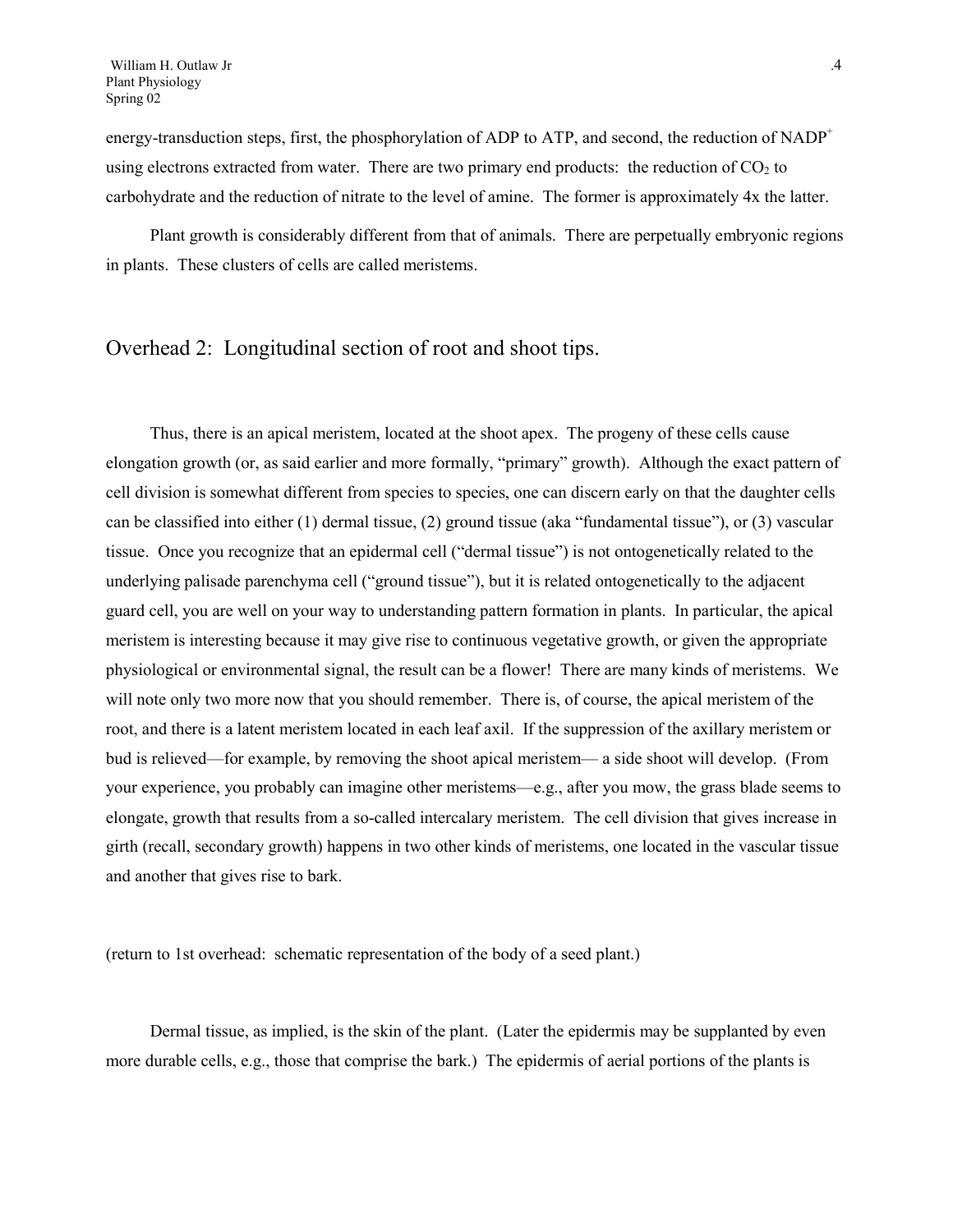usually covered with a waxy material, which retards water loss. This waxy layer, the cuticle, is not present on roots.

Vascular tissue comprises two subtypes of tissues. The phloem transports various salts and plant growth substances, but we usually think of it with regard to the transport of carbohydrate produced by photosynthesis. The particular cells that actually transport in the phloem are sieve-tube elements, which are stacked end-to-end to form a pipe. A sieve-tube element is always associated with one or more companion cells, which are derived from the same mother cell. The sieve-tube elements and associated companion cells are embedded in a matrix of parenchyma cells. (As will be discussed later, parenchyma cells are generalized cells—e.g., palisade cells in a leaf or the unremarkable cells of mammalian liver.) The second subtype of vascular tissue is xylem. The conducting cells of xylem are tracheary elements—either tracheids or vessels. These cells are dead in their mature and functioning state, and, in the most advanced types, are stacked end-to-end to form a more-or-less open pipe.

The ground or fundamental tissue serves many functions, e.g., food storage in the carrot root or in the potato tuber, which is actually a modified underground stem. In the example shown on the overhead, the photosynthetic leaf cells (palisade parenchyma and spongy parenchyma) are ground tissues. Cells of the ground tissue usually can be identified as one of three generalized types of cells: (1) as mentioned, parenchyma cells, which may serve many functions, which are living at maturity, and which may dedifferentiate (e.g., a cell specialized for photosynthesis may change into a cell specialized for food storage) if a second cell-wall layer has not been laid down. (2) Collenchyma cells have thick cell walls; they are specialized for support during growth—elastic support. They are found in groups (e.g., capping a vascular bundle), near the epidermis of stems, but almost never of roots. (In some cases, collenchyma may even form a ring well nigh the periphery of the stem. The hallmark of collenchyma is that the cell walls are irregularly thickened. Collenchyma cells are related to parenchyma and there are intergradations between the two prototypes. Collenchyma cells are always living, and only have primary walls; they—like the parenchyma cells that lack a secondary wall—can dedifferentiate. Collenchyma is most important in young shoots. (3) Sclerenchyma cells are supportive, and often they occur in groups. They may be dead at maturity, and the presence of a secondary wall prevents even the living ones from dedifferentiating. Based on their shape, they are subdivided into two categories.

The final point to be taken from the overall representation of the plant body is to notice that the vascular tissue is arranged differently in the stem and in the root. In the primary root of dicots, the xylem occupies a central core with two-to-several "arms," between which lies the phloem. This arrangement contrasts with that in the stem, where there are discrete vascular bundles. In both cases, the phloem lies to the outside generally, whereas the xylem is more centrally localized. (For the sake of clarity, it should be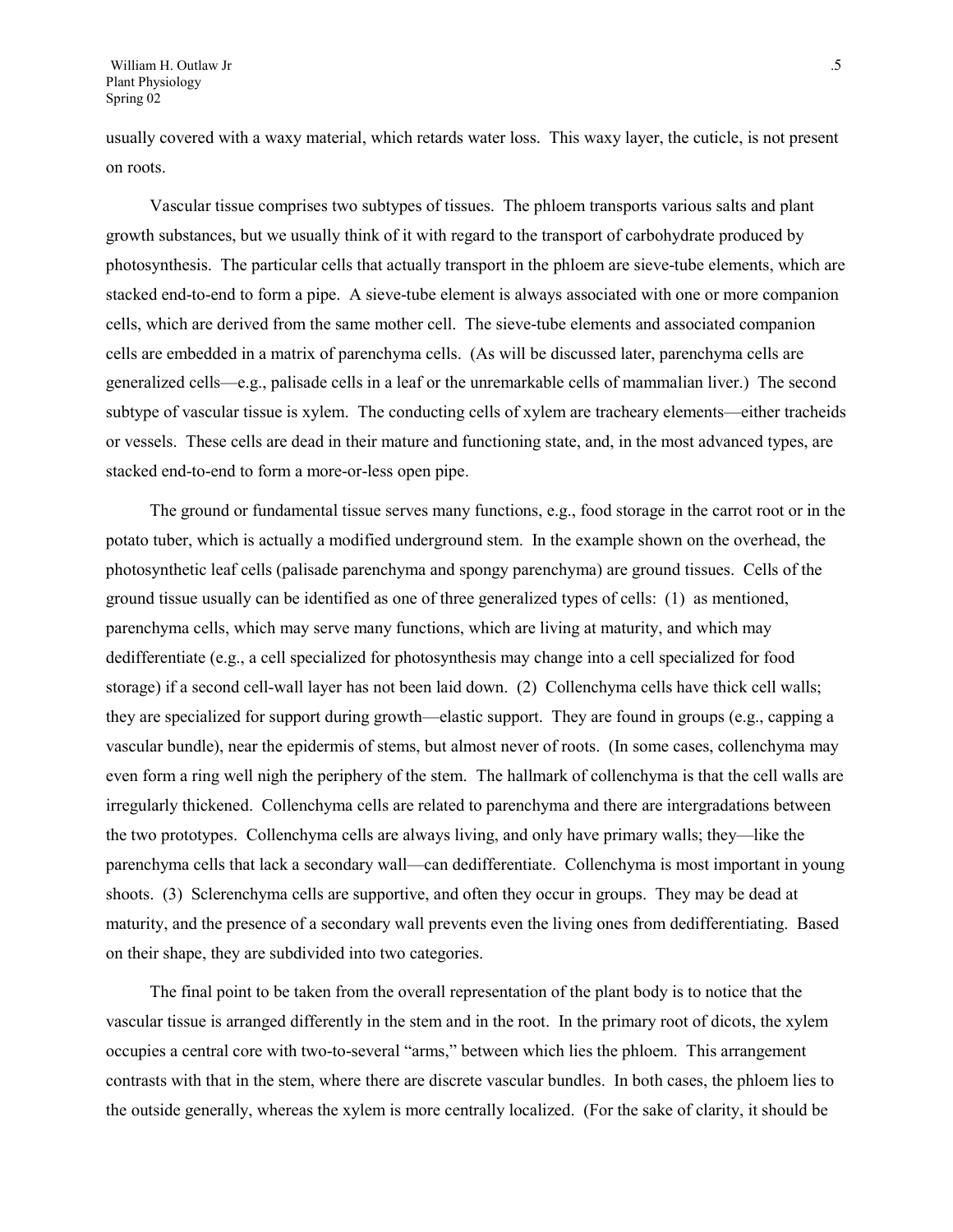noted that the dicot root anatomy actually resembles the stem anatomy of some primitive plants. It should also be noted that other plants (e.g., monocots) have different vascular anatomy.)

(So far, this general overview of the organization of a plant has been intended to jog your memory. Intentionally, I have not shown various slides of types of cells, &c., because, so far, I want your focus to be on the overall picture. Later, as a matter of detail and reinforcement, I will provide graphic examples.)

### Slide: Typical plant cell.

Because almost any biological curriculum focuses on animals, I like to start a plant-cell-biology or plant-biochemistry lecture by remarking that plants and animals are really very much alike, so much so that there is the quip that "once you grind the head of a king and that of a cabbage, you can't tell them apart." There is a great deal of truth in that statement, despite some rather obvious unique attributes of plants (and of animals).

This slide is of a bundle-sheath cell of maize. The purpose of its presentation is to give you a grand overview of the cell and to give you perspective concerning size. This could be "any" plant cell, because the major differences among various cells are quantitative—e.g., how many ribosomes, how much activity of such-and-such enzyme, how large the vacuole is. While this statement is something of an oversimplification, it is a good starting concept.

As a generality, plant cells, like animal cells, have a single nucleus. This organelle, or little organ, is generally the most conspicuous one in the cell, and, save the vacuole, is usually the largest organelle. Whereas there are some differences—e.g., the microtubule organizing center (the site of spindle microtubule formation) in plants does not include a pair of centrioles (structures similar to basal bodies associated with flagella)—for our physiological interpretations, the nuclei of plants and animals are the same. As a means of emphasis, the cell biology (e.g., cytoplasmic factors and proteins that lead to mitosis) is the same, and the molecular biology is the same (e.g., alternative splicing of mRNAs, promoter and enhancer regulation of transcription). [These last comments are made with something of an apology, but with many people, plants might seem inanimate, no pun intended. The nucleus is the single most important repository of DNA in animals and in plants, but there are two differences that you may wish to note: (1) Animals contain DNA in only two organelles, viz., the nucleus and the mitochondrion, whereas plants also have DNA in plastids. In some cases, a trait may be inherited only through the maternal parents, since usually eggs, but not sperm ("bare" nuclei) will transmit plastidic DNA. (2) The mammalian genome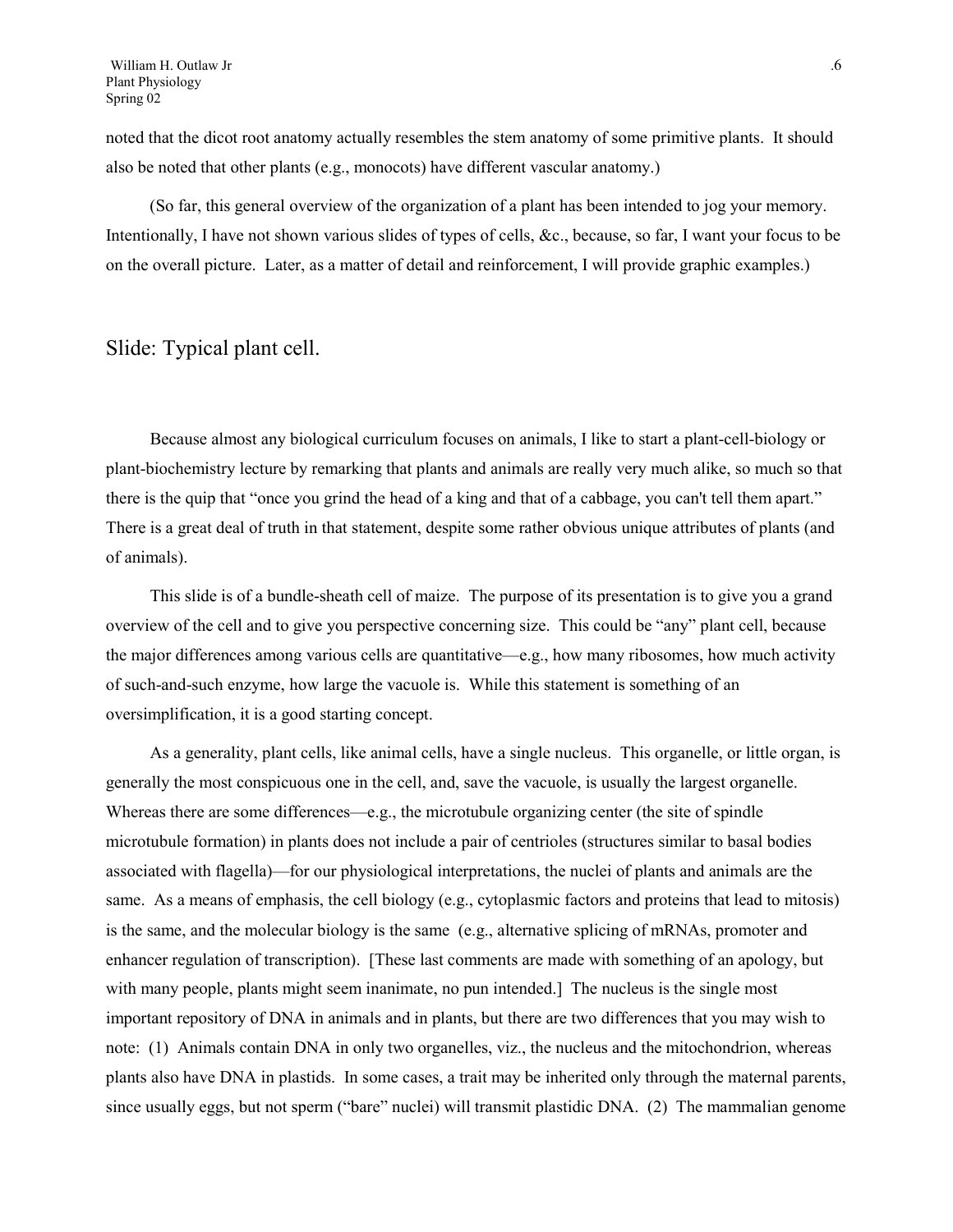$\overline{a}$ 

size does not vary much, ca.  $3 \times 10^9$  base pairs per haploid genome. On the other hand, some plants have a small genome (e.g., *Arabidopsis* with ca. 7 x  $10^7$  bp—which is the reason that it is a favored genetic model) whereas some plants have a truly staggering amount of DNA (up to 2 x  $10^{11}$  bp)<sup>1</sup>. Even within closely related members of the genus *Vicia*—which is the prime physiological model in our lab—the DNA content can vary by 20-fold! The variation in genome size is mirrored by vast differences in the number of chromosomes found in various plants. E.g., the fern *Ophioglossum* is estimated to have a diploid chromosome number of ca. 1250, whereas the desert annual *Haplopappus* has only four chromosomes per cell.

An invariant feature of organisms is the plasma membrane, which is the limiting barrier for cells<sup>2</sup>. In plants, usually the specialized name, plasmalemma, is used. (The other essential feature of "all" cells is the genetic material. Whereas this course will go into detail with regard to membrane function, other courses focus on genetics and plant development.) The plasma membrane is differentially permeable; some substances are retained within the cell against a free-energy gradient, whereas others are excluded. Simply put, the plasmalemma maintains the chemical and ionic environment that favors the chemistry required for life. First, the membrane is composed of (liquid) lipids that have a charged end and a hydrophobic end. Recall that most biological membranes are bilayers of these lipids, prototypically phospholipids, that assemble with the hydrophilic "heads" exposed on either side, where they interact with the aqueous phase whereas the nonpolar "tails" point inward and interact with each other. Thus, the membrane is an effective barrier to water-soluble substances that are found in the cytosol, such as ions, sugars, acids, and so forth. Second, floating in this so-called "sea of lipids" are proteins. These proteins have various functions (e.g., recognition, biosynthesis of cell wall, structural [as attachments to cell wall, e.g.]), but our focus will be on those that are transporters, e.g., of protons, potassium ions, and sugars. The combination of the basic impermeability of the lipid bilayer to water-soluble substances and selective transport (either up or down a free-energy gradient) confers the special and necessary attributes of the membrane. It can not be overemphasized that there is an electrical potential across biological membranes, and that this potential represents a form of energy storage that can be interconverted with the free energy increase associated with the phosphorylation of ADP.

Immature plant cells, or those of meristematic tissue such as the tip of the root, contain many small vacuoles, which are sometimes called provacuoles or vacuolules. (The membrane that limits the vacuole is

<span id="page-6-0"></span><sup>&</sup>lt;sup>1</sup> Wheat, rice, and maize are the most important plants in meeting the caloric requirements of man. The genome sizes are, respectively, 1.5 x 10<sup>10</sup>, 2.7 x 10<sup>9</sup>, and 4.5 x 10<sup>8</sup>. A large genome size is one factor that contributes to difficulty in molecular biological studies.

<span id="page-6-1"></span> $2^2$  The word cell itself originated with a botantist (Hook, late 1600's) and the initial observations that led to the cell theory were made by a botanist (Schleiden, 1838).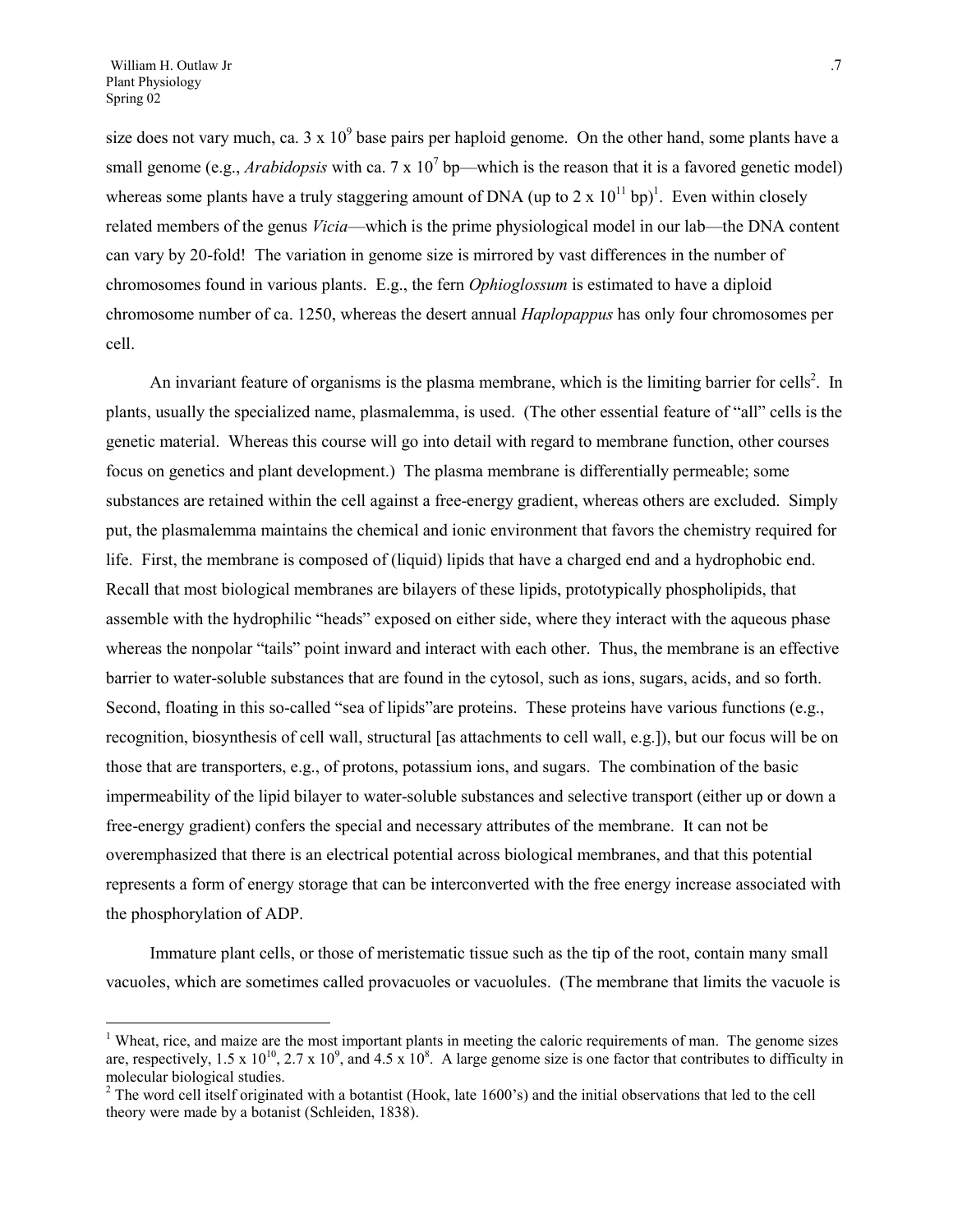called the tonoplast.) At least in some immature cells, these small vacuoles are not discrete entities, as would be suggested by the cross-section. Instead—at least in some cases—they are actually a reticulum (or network). Imagine a cross-section taken through the knuckles of your extended fingers—were you to view this cross-section, you might conclude that "fingers" are round and not connected to one another. This is the basic dilemma often faced in the interpretation of thin sections in electron micrographs. At any rate, it thought they are derived from the Golgi apparatus, a membranous system that will be discussed later. Indeed, many of the membranes within a eukaryotic cell are connected in time or space, as we briefly digress to show:

#### Overhead 3: Endomembrane system.

Mature plant cells are usually highly vacuolate—indeed, up to 90% of the volume of the cell will often be occupied by a single large central vacuole. What does the vacuole do? (1) By occupying the central portion of the cell and containing within an "inexpensive" solution of salts, sugars, and organic acids, the water-accumulating ability of the vacuole maintains the cell's turgidity; in fact, if a young plant (primary growth) is deprived of water, it will wilt. The central position of the vacuole also pushes the cytoplasm to the periphery of the cell, which, e.g., would expose the chloroplasts more directly to incident radiation. (2) The vacuole is a "dumping ground," a place to rid the cytoplasm of noxious substances, which explains, at least in part, why leaves are periodically shed, even in evergreens. Accumulation of certain noxious compounds in vacuoles also provides some protection against herbivory. 3) As the vacuole is metabolically inaccessible, storage products such as protein can be maintained. (4) As the vacuole contains many enzymes involved in breakdown of organics, it may have a digestive role, similar to that of the animal lysosome. (5) Pigments accumulate in the vacuole in some instances. In some cases, vacuolar pigments direct pollinators to flowers; in other cases, pigments accumulate in the vacuole and absorb deleterious UV light and even PAR (which prevents over-reduction of the photosystems when the temperature is too cold for the "dark" reactions).

Briefly, while this slide remains, note the (1) cell wall, which lies external to the plasmalemma; (2) chloroplasts, distinguishing features of eukaryotic photosynthetic cells; (3) mitochondria, which are much smaller than chloroplasts.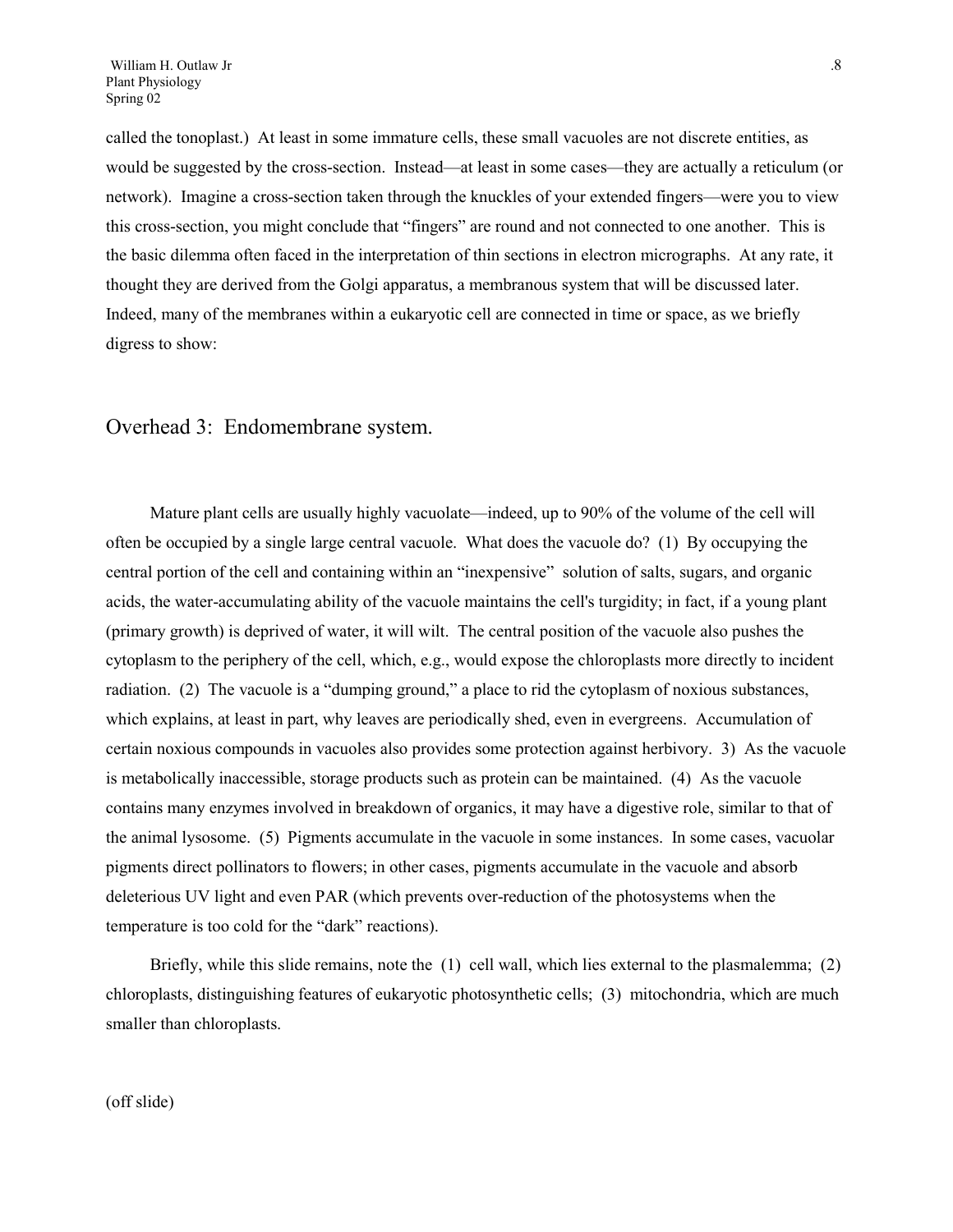William H. Outlaw Jr .9 Plant Physiology Spring 02

Because chloroplasts and mitochondria are so similar, they will be discussed at the same time. Both these organelles are sites of energy conversion; both are endosymbiotically derived (i.e., they are prokaryote—like in organization of DNA, in the type of ribosomes, in the chemical composition of the lipid components of the membrane, &c); both have a relatively permeable exterior membrane and a selective interior membrane; both reproduce by fission but they must import many of their proteins from the cytosol during organellar "assembly;" as implied, both are semi-autonomous; and, both are involved in photosynthesis, which is probably a new fact for you. In addition to the involvement of plant mitochondria in photosynthesis, they have other unique biochemical attributes (such as an alternative method of oxidizing malate), but structurally, plant mitochondria resemble other mitochondria, so this slide will just refresh your memory:

### Slide: Mitochondrion, chloroplast, peroxisome, glyoxysome.

Adjacent to and functionally related to the mitochondrion is a chloroplast, which is one kind of plastid. Other types of plastids are chromoplasts (which give carrots their color), amyloplasts (which are specialized for starch storage, and found, e.g., in a potato tuber), &c. Plastids develop from proplastids and may interconvert—you have probably noticed the undesirable trait of "green shoulders" on carrots; if the shoulder of the root is exposed to light, the chromoplasts will convert to chloroplasts. Similarly, amyloplasts of potato tuber will convert to chloroplasts if the tuber is exposed to light. (This greening of potatoes is unpredictably associated with an unhealthy increase of alkaloids.) In addition to formation by conversion, plastids regularly develop from proplastids, which are in meristematic cells. Again, at the expense of redundancy, the mere fact that plastids contain information in the sequence of DNA implies that plastids must arise from pre-existing plastids. (Even more generally, all membranes grow by expansion of existing membranes and not by de novo "creation," thus all membrane-bound organelles are formed by division of previously existing organelles, or are constructed from membrane formed elsewhere.)

A major focus of this course is photosynthesis. As form and function are intimately related, we will delay a detailed review of chloroplast structure until the beginning of carbon metabolism.

A microbody is also shown on this slide and it is in functional proximity to the chloroplast. "Microbody" is a morphological term, but there are two types of plant microbodies that can be distinguished biochemically. One, the peroxisome—which I can infer because it is present in this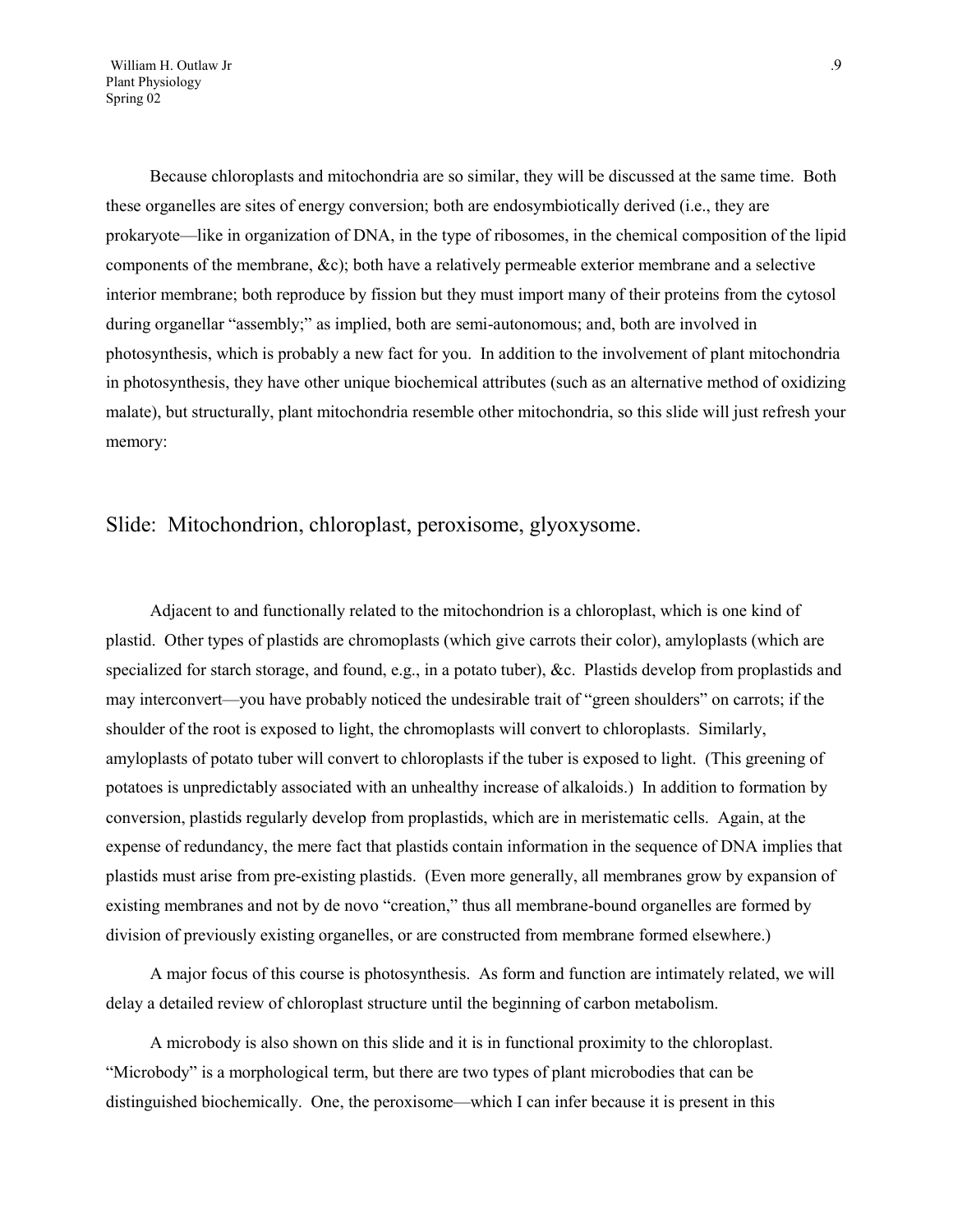photosynthetic cell—is similar to the animal peroxisome in that it is specialized for detoxification. As you will learn,  $H_2O_2$  is an inevitable byproduct of photosynthesis. This highly active oxygen species (or the hydroxy radical it forms) must be degraded to avoid cellular damage. Thus, the reaction that forms peroxide is localized in the peroxisome and, therefore, the formed peroxide is sequestered there as it is immediately converted to harmless water and molecular oxygen. The second type of microbody is the glyoxysome, which does not have an animal equivalent. This type of microbody is found in germinating seeds, and is involved in the conversion of stored lipid to carbohydrate. As we alluded to, the "food" transport system is aqueous, and, therefore, lipid cannot be readily solubilized, so the evolved solution is to convert the lipid to sugars. (For absolute accuracy, means have evolved to transport hydrophobic molecules in an aqueous medium by association with macromolecules—the cholesterol transport system in mammals is an example.)

In brief summary, nominal figures are, say, 700 mitochondria and 100 chloroplasts per cell (compared with, e.g., 500 000 ribosomes). However, mitochondria are smaller—say, 0.5-2 m; animals have small mitochondrial genomes (17-80 x  $10^3$  bp vs. 100-150 x  $10^3$  bp for chloroplasts, which are up to 5  $\mu$ m in "length"). In sharp contrast, plant-mitochondrial genomes can be large and variable—15 to 150 x the 17 kb in humans! As an example, Cucurbits (melons, squash, &c.) have a mitochondrial genome size of 2 400 kb. The large plant-mitochondrial genome has arisen in many ways (integration of RNA viral sequences, direct and inverted repeats, integration of plastid (in *Arabidopsis*, 1.2 % of mtDNA) and nuclear in *Arabidopsis*, 5 % of mtDNA sequences). Whereas plant mitochondria do encode for more genes than your mitochondria, the large genome size does not encode for a proportionately larger number of genes. As an example, the *Arabidopsis* mtDNA is 367 kb and encodes 58 genes (cf. 13 in *Homo)*. However, as I said earlier, cell-types differ primarily by the amount of constituents, so obviously the quoted values must be used for perspective, and not as absolute measures.

Overhead 4: Mitochondrion, chloroplast, and cyanobacterial genes.

#### Slide: Microtubules

Microtubules are a varied collection of dynamic 24-nm, polar, hollow cylinders that are polymers of two types of tubulin, each about 50 kD. (In addition, there are other smaller amounts of so-called microtubule-associated protein. One view is that these different proteins give the microtubules specific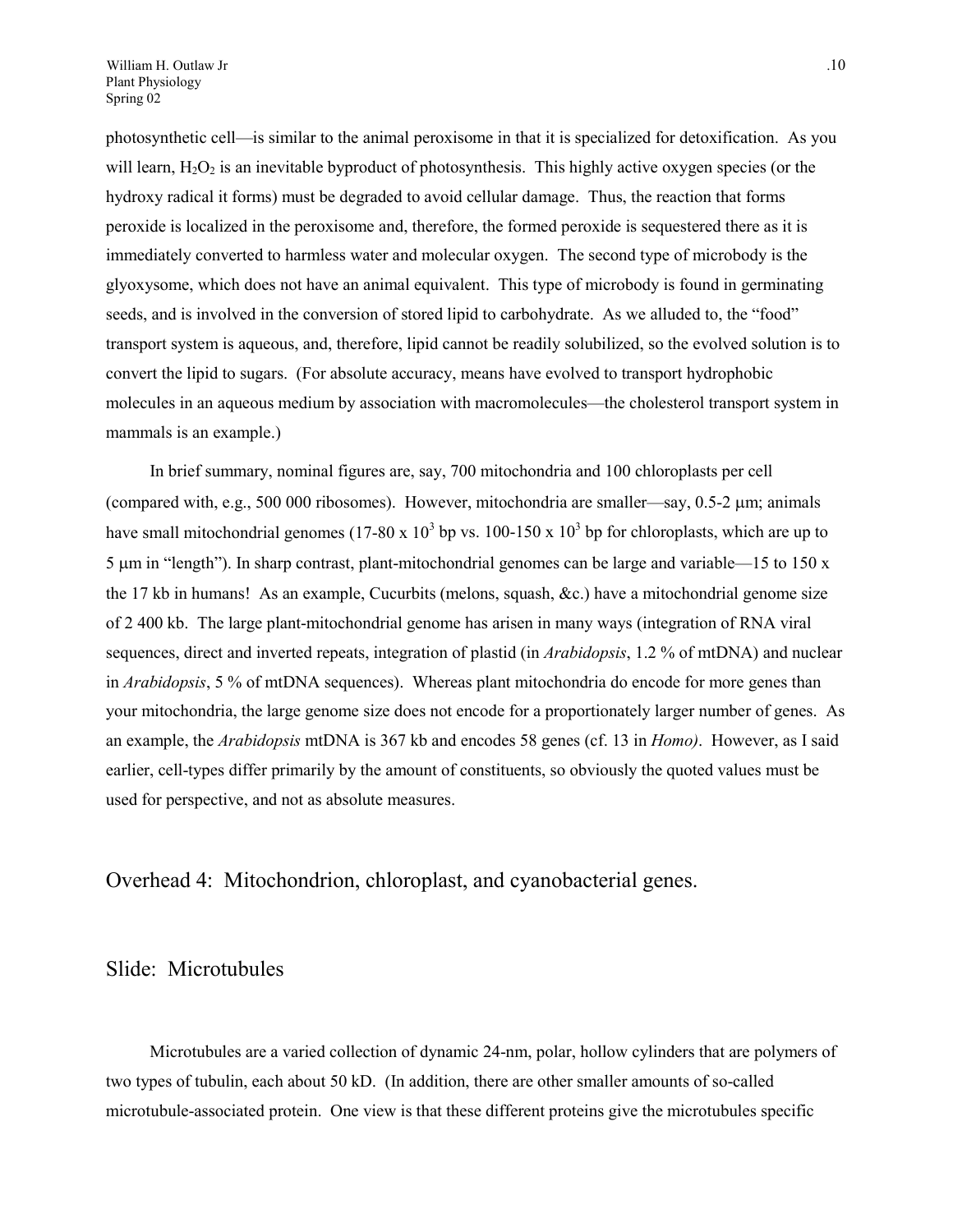attributes that permit them to function in the diverse roles they play. In addition, there are various isoforms of the two types of tubulin and specific microtubules have a particular isoform.) In broad terms, these microtubules function in movement and structure; the specific function is highly contextual. Some animal microtubules are found in flagella; angiosperms lack flagella (an absence complementary to the noted absence of centrioles). Some functions are ubiquitous in eukaryotic cells, e.g., facilitating the movements of chromosomes during karyokinesis or providing guidance for the movement of Golgi vesicles, which will be covered later. Still other functions are uniquely "planty," as shown in this slide, which portrays the orderly deposition of cellulose (a plant-cell-wall polymer), which is guided by microtubules.

(Two parenthetical statements are added to complete the brief sketch and to provide an interesting observation. First, in most eukaryotic cells, the most abundant single cytosolic protein is actin. The major component of microfilaments is actin. These microfilaments in plants mediate cytoplasmic streaming. Second, as implied, microtubules are not in prokaryotes. Interestingly, microtubule-like structures are observed in some plant chloroplasts, which—as mentioned—are prokaryotic in character.)

#### Slide: Golgi

Eukaryotic cells have an elaborate network of internal membranes, as shown on a previous overhead. The endoplasmic reticulum (usually, simply ER) is a series of flattened sacs that are interconnected. The inside of the ER—usually called by the general name, lumen—constitutes a space distinct from the cytosol *per se*. Whereas proteins destined for import into mitochondria, chloroplasts, the nucleus and microbodies are synthesized on "free" ribosomes in the cytosol, proteins of other organelles and those that will be secreted or inserted into the plasma membrane are synthesized on the ribosomes of the ER. The nascent peptide chain is either incorporated into the ER membrane, or into the lumen of the ER. The vesicles bleb off and these vesicles coalesce to form the cis (forming) face of the Golgi body. (Each individual collection of sacs is called a Golgi body, or and only in plants, a dictyosome, whereas, collectively, the Golgi bodies of a cell are called the Golgi apparatus.) "Maturation" of the protein occurs over time, when new cis membranes are laid down and older trans membranes break away. As implied, when the secretory product, organellar protein or plasma membrane protein is processed, the oldest membrane sac of the Golgi body breaks into vesicles, which fuses with the target membrane. Thus, over time, there is continuity between the outer envelope of the nuclear membrane, the ER, the Golgi apparatus, the plasma membrane, and all other cellular membranes except those of the chloroplasts and mitochondria. Collectively, these